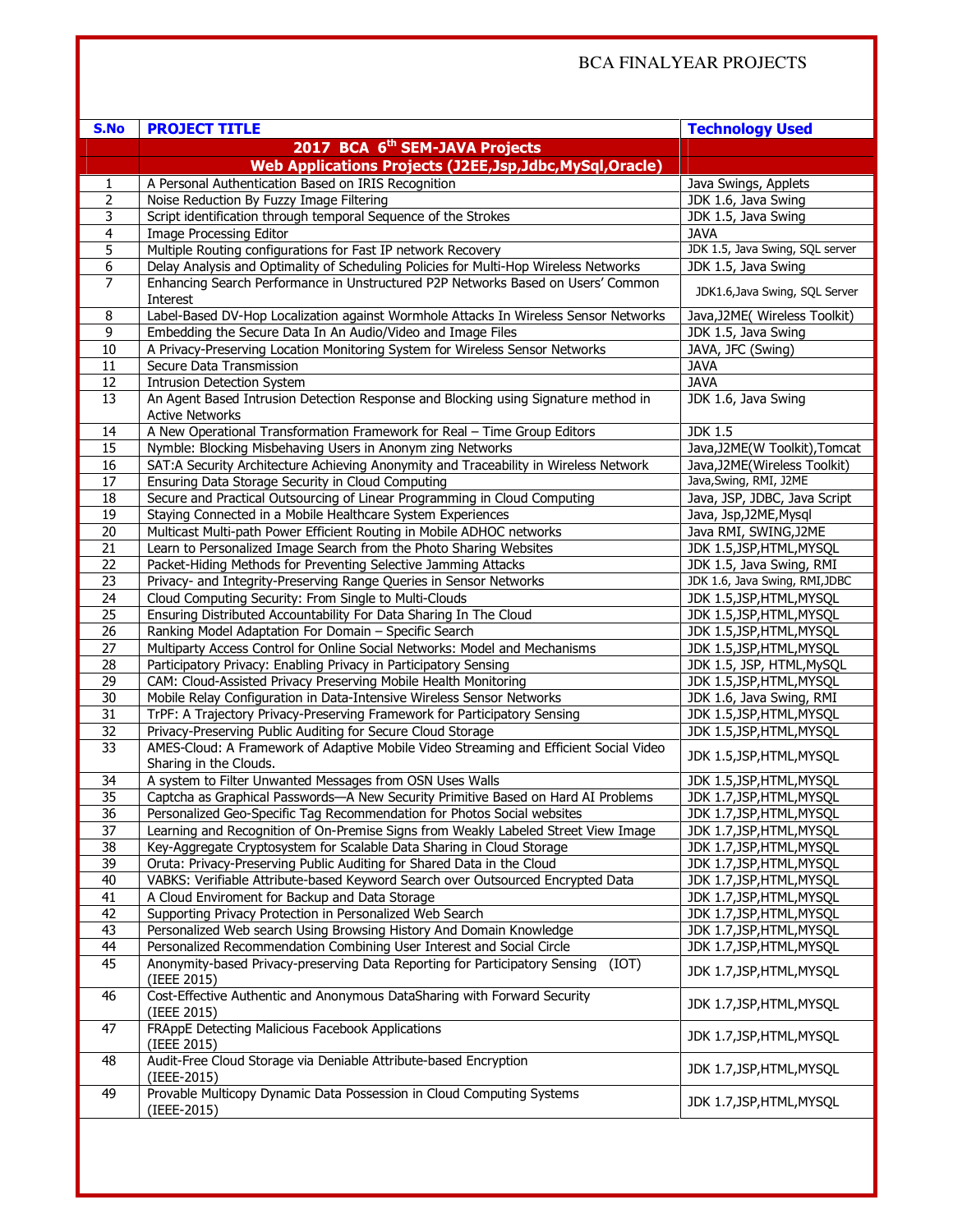## BCA FINALYEAR PROJECTS

| 50 | Key-Aggregate Searchable Encryption (KASE) for Group Data Sharing via Cloud Storage<br>(IEEE-2015)                      | JDK 1.7, JSP, HTML, MYSQL           |
|----|-------------------------------------------------------------------------------------------------------------------------|-------------------------------------|
| 51 | A Secure Anti-Collusion Data Sharing Scheme for Dynamic Groups in the Cloud<br>(IEEE-2015)                              | JDK 1.7, JSP, HTML, MYSQL           |
| 52 | Privacy-Preserving Public Auditing for Regenerating-Code-Based Cloud Storage<br>(IEEE-2015)                             | JDK 1.7, JSP, HTML, MYSQL           |
| 53 | Secure Auditing and Deduplicating Data in Cloud<br>(IEEE-2015)                                                          | JDK 1.7, JSP, HTML, MYSQL           |
| 54 | Control Cloud Data Access Privilege and Anonymity with Fully Annonymous Attribute<br>based Encryption (IEEE-2015)       | JDK 1.7, JSP, HTML, MYSQL           |
| 55 | Best Keyword Cover Search<br>(IEEE-2015)                                                                                | JDK 1.7, JSP, HTML, MYSQL           |
| 56 | Co-Extracting Opinion Targets and Opinion Words from Online Reviews Based on the<br>Word Alignment Model<br>(IEEE-2015) | JDK 1.7, JSP, HTML, MYSQL           |
| 57 | Learning to Rank Image Tags with Limited Training Examples<br>(IEEE 2015)                                               | JDK 1.7, JSP, HTML, MYSQL           |
| 58 | Multiview Alignment Hashing for Efficient Image Search<br>(IEEE 2015)                                                   | JDK 1.7, JSP, HTML, MYSQL           |
| 59 | An Attribute-Assisted Reranking Model for Web Image Search<br>(IEEE-2015)                                               | JDK 1.7, JSP, HTML, MYSQL           |
| 60 | Mobi Travel Guide - Smart way to travel                                                                                 | Android Google Api 1.5, Android     |
| 61 | Mobile -banking                                                                                                         | JAVA, WML, Nokia Tool Kit           |
| 62 | <b>Mobile Location Alarm</b>                                                                                            | Android, Eclipse , Sun JDK 5        |
| 63 | Restaurant Table Order Management System                                                                                | Android 2.2 Eclipse, JDK 6          |
| 64 | Android Attack Application                                                                                              | Android 2.2 Eclipse, JDK 6          |
| 65 | Tollgate payment System                                                                                                 | Android 2.2 Eclipse, JDK 6          |
| 66 | Insurance in android                                                                                                    | Android 2.2 Eclipse, JDK 6          |
| 67 | Online shopping Android Applicatin                                                                                      | Android SDK 2.1, JDK 6.0, SQLite    |
| 68 | Android Event Schedular / Reminder Application                                                                          | Android 2.2 Eclipse, JDK 6          |
| 69 | Value added sales tax information system                                                                                | Java, Jsp, servlet, oracle          |
| 70 | Tanrox Work Force (Activity Control System)                                                                             | J2EE, Struts, MySql                 |
| 71 | Virtual office Management                                                                                               | Java, servlet, Jsp, sql, MS access  |
| 72 |                                                                                                                         | Java, Jsp,sql server                |
|    | <b>Intranet Mailing System</b>                                                                                          | Java , swing                        |
| 73 | Collaborative White Board - core java                                                                                   | Java, Jsp,servlet,oracle 10g        |
| 74 | DCMS (Distributed channel management system)                                                                            |                                     |
| 75 | Router Guide                                                                                                            | Java, My SQL 4.0                    |
| 76 | Text Editor - Core Java                                                                                                 | Java                                |
| 77 | <b>Online Examination</b>                                                                                               | Java, servlet, Jsp, sql server      |
| 78 | Customer Relationship Management - (CRM)                                                                                | Java, Jsp,sql server<br><b>JAVA</b> |
| 79 | Orkut Using Java                                                                                                        |                                     |
| 80 | Telecom Inventory Management System                                                                                     | Java, JSP, Tomcat, MYSQL            |
| 81 | Global Tracker                                                                                                          | Java, JSP, Tomcat, MYSQL            |
| 82 | Online Rental House Web Portal                                                                                          | Java, JSP, Tomcat, MYSQL            |
| 83 | <b>Online University</b>                                                                                                | Java, JSP, Tomcat, MYSQL            |
| 84 | Company Information Tracking System (CITS)                                                                              | Java, JSP, Tomcat, MYSQL            |
| 85 | Appositeness Intendance (Health Card)                                                                                   | Servlet, jdbc, j2ee, oracle 10g     |
| 86 | Career Information Maintenance (Placement Cell)                                                                         | Servlet, jdbc, j2ee, oracle 10g     |
| 87 | Corporate Recruitment System (CRS)                                                                                      | Servlet, jdbc, j2ee, oracle 10g     |
| 88 | Data Centric Knowledge Management System (DCKMS)                                                                        | Java, JSP, Tomcat, MYSQL            |
| 89 | E-Zest (resort management)                                                                                              | Java, JSP, Tomcat, MYSQL            |
| 90 | Medi Tracker                                                                                                            | Servlet, jdbc, j2ee, oracle 10g     |
| 91 | Mortal Policy Outline (insurance company)                                                                               | Servlet, jdbc, j2ee, oracle 10g     |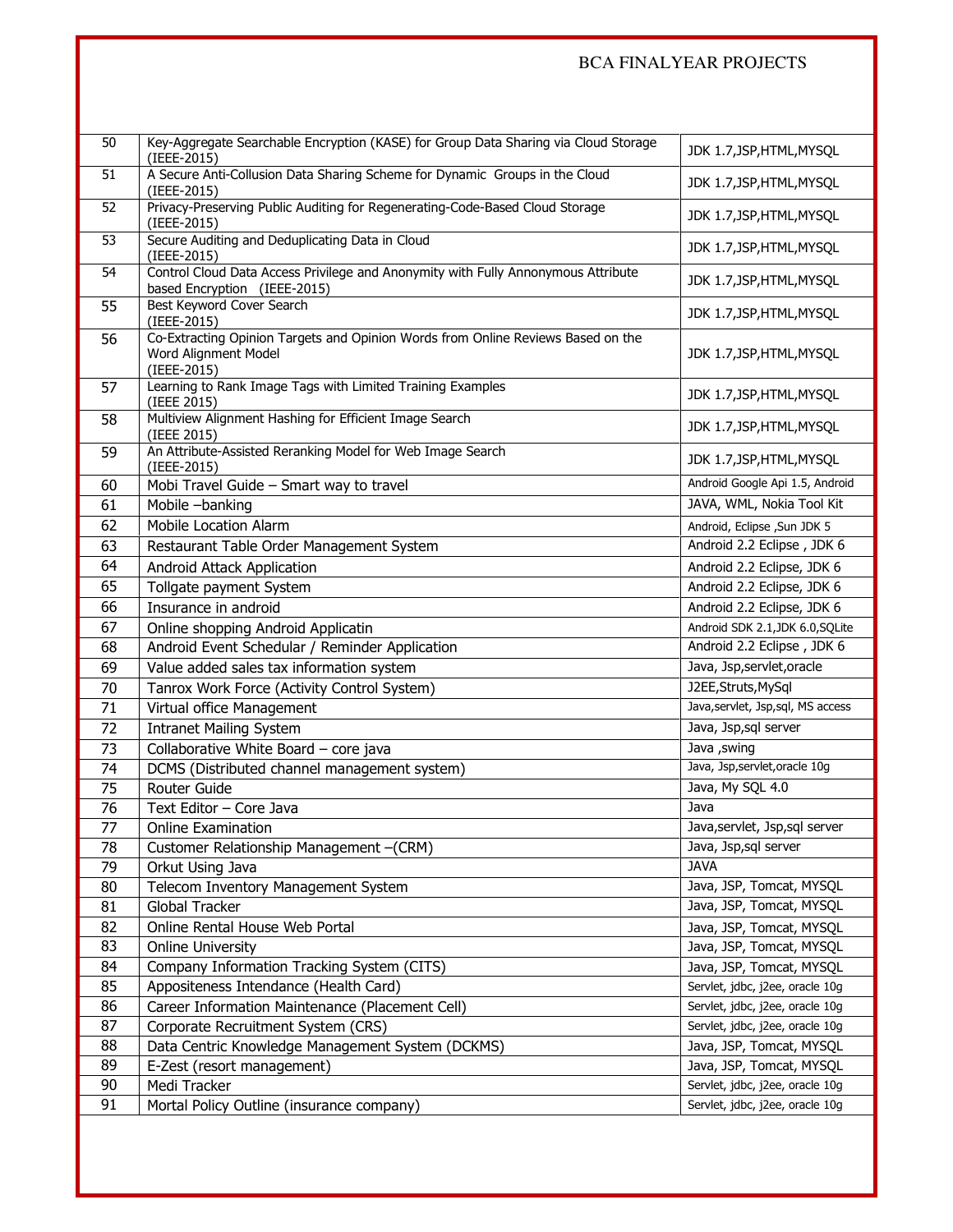| 92<br>93 |                                                                                                |                                                    |
|----------|------------------------------------------------------------------------------------------------|----------------------------------------------------|
|          | Payroll Management system                                                                      | Servlet, jdbc, j2ee, oracle 10g                    |
|          | Resource Pool                                                                                  | Servlet, jdbc, j2ee, oracle 10g                    |
| 94       | Lendingtree (loan agency)                                                                      | Servlet, jdbc, j2ee, oracle 10g                    |
| 95       | Pharmaceutical Product Distribution System                                                     | Servlet, jdbc, j2ee, oracle 10g                    |
| 96       | LoanMonitoringSystem                                                                           | Servlet, jdbc, j2ee, oracle 10g                    |
| 97       | CartelCommunique ( multi-conference)                                                           | Servlet, jdbc, j2ee, oracle 10g                    |
| 98       | Disposition Prospectus (Government Schemes Management System)                                  | Java, JSP, Tomcat, MYSQL                           |
| 99       | Electorate Conspiracy (Automated e-Govt Certificates)                                          | Servlet, jdbc, j2ee, oracle 10g                    |
| 100      | Enterprise Resource Information System(ERIS)                                                   | Servlet, jdbc, j2ee, oracle 10g                    |
| 101      | e-Learning (Technology E -Learning)                                                            | Servlet, jdbc, j2ee, oracle 10g                    |
|          | <b>PHP Applcation Based Projects (PHP, MYSQL)</b>                                              |                                                    |
| 102      | Food Wastage Management System                                                                 | PHP, Wamp, My SQL                                  |
| 103      | Statistical Entity Extraction from Web                                                         | PHP, Wamp, My SQL                                  |
| 104      | Home appliances online purchase                                                                | PHP, Wamp, My SQL                                  |
| 105      | MNC LEAVE MANAGEMENT SYSTEM                                                                    | PHP, Wamp, My SQL                                  |
| 106      | Online Polling For Publishers And Brands                                                       | PHP, Wamp, My SQL                                  |
| 107      | System Purchasing Based Sales Analysis                                                         | PHP, Wamp, My SQL                                  |
| 108      | A Secure and Performant Data Repository on Public Clouds                                       | PHP, Wamp, My SQL                                  |
| 109      | WEB BASED LEARNING SYSTEM                                                                      | PHP, Wamp, My SQL                                  |
| 110      | <b>WEB DOCTOR</b>                                                                              | PHP, Wamp, My SQL                                  |
|          |                                                                                                |                                                    |
|          | DOTNETPROJECTS(Asp.net,C#.net,Ado.net,SQL Server)                                              |                                                    |
| 111      | Digital Image Tracing by Sequential Multiple Watermarking                                      | Net 2003, C#.Net                                   |
| 112      | SpyNet                                                                                         | C#.Net, Visual Studio 2005                         |
| 113      | Integration of Sound Signature in Graphical Password Authentication System                     | .Net, SQL Server 2005                              |
| 114      | Scalable Learning Of Collective Behaviour                                                      | C#.Net, Asp.Net, SQLServer 2005                    |
|          |                                                                                                |                                                    |
| 115      | Bridging Social and Data Networks                                                              | C#.Net, Asp.Net, SQLServer 2005                    |
| 116      | Defenses Against Large Scale Online Password Guessing Attacks By Using Persuasive Click Points | C#.Net, Asp.Net, SQLServer 2005                    |
| 117      | SPOC: A Secure and Privacy-preserving Opportunistic Computing Framework for Mobile-Healthcare  | C#.Net, SQLServer 2005                             |
| 118      | Reversible Data Hiding In Encrypted Images By Reserving Room Before Encryption                 | C#.Net, Asp.Net, SQLServer 2008                    |
| 119      | Scalable and Secure Sharing of Personal Health Records in Cloud Computing                      | C#.Net, Asp.Net, SQLServer 2008                    |
| 120      | Local Directional Number Pattern for Face Analysis: Face and Expression Recognition            | C#.Net, Visual Studio 2008                         |
| 121      | Online Adventure/Check out My Trip/Online Tourism                                              | Visual Studio 2005/2008                            |
| 122      | Automated Reformatory                                                                          | Visual Studio 2005/2008                            |
| 123      | Corporate based credential cluster                                                             | Visual Studio 2005/2008                            |
| 124      | Resort Management System                                                                       | Visual Studio 2005/2008                            |
| 125      | <b>Online Tender</b>                                                                           | Visual Studio 2005/2008                            |
| 126      | <b>Hospital Management</b>                                                                     | Visual Studio 2005/2008                            |
| 127      | Gas Agency System                                                                              | Visual Studio 2005/2008                            |
| 128      | Insurance on Internet                                                                          | Visual Studio 2005/2008                            |
| 129      | <b>Intelligent Transportation</b>                                                              | Visual Studio 2005/2008                            |
| 130      | Webmart                                                                                        | Visual Studio 2005/2008                            |
| 131      | Course Milestone                                                                               | Visual Studio 2005/2008                            |
| 132      | Client Server Based Live Meeting                                                               | Visual Studio 2005/2008                            |
| 133      | <b>Courier Automation</b>                                                                      | Visual Studio 2005/2008                            |
| 134      | Vehicle Monitoring System                                                                      | Visual Studio 2005/2008                            |
| 135      | <b>Online Auction</b>                                                                          | Visual Studio 2005/2008                            |
| 136      | College Management System                                                                      | Visual Studio 2005/2008                            |
| 137      | Online Examination Enabled with Ajax<br>Online Shopping                                        | Visual Studio 2005/2008<br>Visual Studio 2005/2008 |